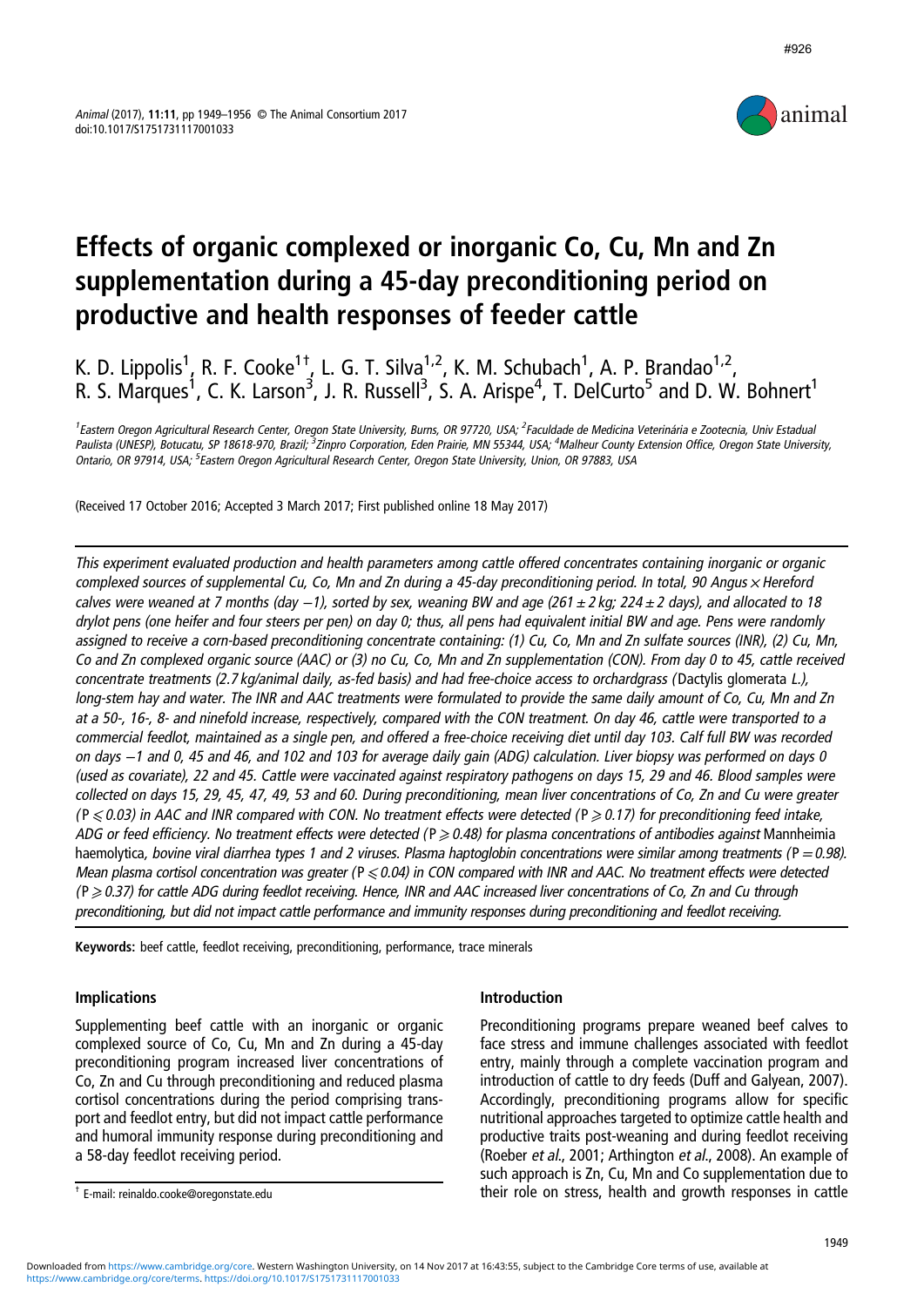Lippolis, Cooke, Silva, Schubach, Brandao, Marques, Larson, Russell, Arispe, DelCurto and Bohnert

(Spears, [2000\)](#page-7-0). Moreover, supplementing organic complexed Zn, Cu, Mn and Co during preconditioning may be of further benefit based on their enhanced absorption, retention and biological activity compared with inorganic sulfate sources (Spears, [1996](#page-7-0); George et al., [1997](#page-7-0); Marques et al., [2016](#page-7-0)).

Traditional preconditioning recommendations include a 30-day period between weaning and feedlot entry (Pritchard and Mendez, [1990](#page-7-0)). Research results indicated that supplementing organic complexed Zn, Cu, Mn and Co to beef cattle during a 30-day preconditioning increased feedlot receiving growth, but not health, compared with cattle nonsupplemented or receiving inorganic Zn, Cu, Mn and Co (Dorton et al., [2006](#page-7-0)). Currently, a 45-day preconditioning program is recommended to allow proper vaccine administration and enhance cattle health during feedlot receiving (Faber et al., [1999\)](#page-7-0). However, the impacts of Zn, Cu, Mn and Co supplementation during a 45-day preconditioning are still unknown and should be investigated, given that extending the supplementation period may further increase the benefits of these trace minerals. Therefore, this experiment evaluated the effects of Cu, Mn, Zn and Co supplementation, either as inorganic or organic complexed sources, during a 45-day preconditioning program on productive, immunity and physiologic parameters of cattle through preconditioning followed by a 58-day feedlot receiving period.

### Material and methods

This experiment was conducted at the Oregon State University – Eastern Oregon Agricultural Research Center (Union Station). Animals utilized were cared for in accordance with acceptable practices and experimental protocols reviewed and approved by the Oregon State University, Institutional Animal Care and Use Committee (no. 4739). The experiment was divided into a preconditioning (day 0 to 45) and feedlot receiving phase (day 46 to 103).

### Animals and treatments

In total, 90 Angus  $\times$  Hereford calves (72 steers and 18 heifers) were weaned at 7 months (day −1), sorted by sex, weaning BW and age (initial BW = 261  $\pm$  2 kg; initial age = 224  $\pm$  2 days), and allocated to 1 of 18 drylot pens (5 calves/pen, 1 heifer and 4 steers/pen) on day 0, in a manner that pens had equivalent initial BW and age. Pens (14 $\times$ 35 m, dirt surfaced with covered feed bunks) were balanced for initial calf BW and age, and randomly assigned to receive a preconditioning concentrate containing one of three treatments: (1) Cu, Co, Mn and Zn sulfate sources (INR; custom blend manufactured by Performix Nutrition Systems, Nampa, ID, USA), (2) Cu, Mn, Co and Zn complexed organic source (AAC; Availa®4; Zinpro Corporation, Eden Prairie, MN, USA) or (3) no Cu, Co, Mn and Zn supplementation (CON). The AAC trace mineral source was based on a metal : amino acid complex ratio of 1 : 1 for Zn, Cu and Mn, in addition to Co glucoheptonate (Zinpro Corporation). Steers and heifers were used due to availability of cattle at the research station. Nevertheless, all pens had the same proportion of steers and heifers to ensure that calf sex would not bias the experimental objectives.

During the preconditioning phase (day 0 to 45), cattle received concentrate treatments ([Table 1\)](#page-2-0) while having free-choice access to orchardgrass (Dactylis glomerata L.), long-stem hay and water. The INR and AAC sources were formulated to provide the same daily amount of Cu, Co, Mn and Zn based on 7 g/calf daily of the AAC source as recommended by the manufacturer and previous research with this ingredient (Marques et al., [2016\)](#page-7-0). Concentrate and hay were offered twice daily (0700 and 1500 h) in different sections of the same feed bunk. On days 15, cattle were vaccinated against Clostridium (One Shot Ultra 7; Zoetis, Florham Park, NJ, USA), parainfluenza virus, infectious bovine rhinotracheitis virus, bovine respiratory syncytial virus, bovine viral diarrhea virus (BVDV) types 1 and 2, and Mannheimia haemolytica (MH; Bovi-Shield Gold One Shot; Zoetis). On day 29, cattle were re-vaccinated against all the aforementioned pathogens but for MH (Bovi-Shield Gold 5; Zoetis).

On day 46, cattle were loaded into a single double-deck commercial livestock trailer (Legend 50′ cattle liner; Barrett LLC, Purcell, OK, USA) and transported for 192 km to a commercial feedlot (Lighting Feeders, Nyssa, OR, USA) for a 58-day receiving phase (day 46 to 103). Upon arrival on day 46, cattle were vaccinated against Clostridium (Ultrabac 8; Zoetis), parainfluenza virus, infectious bovine rhinotracheitis virus and MH (Pyramid  $5+$  Presponse; Boehringer Ingelheim Pharmaceuticals, Inc., Ridgefield, CT, USA), and received anti-helminthic (Vetrimec Plus; VetOne, Boise, ID, USA) and hormonal implant (Component TE 200; Elanco Animal Health, Greensfield, IN, USA). During the feedlot receiving phase, cattle were maintained in a single pen and offered the same free-choice diets [\(Table 2](#page-2-0)).

#### **Sampling**

Feedstuffs. Samples of hay and concentrate ingredients offered during preconditioning were collected weekly, pooled across all weeks, and analyzed for nutrient content by a commercial laboratory (Dairy One Forage Laboratory, Ithaca, NY, USA). Each sample was analyzed in triplicate by wet chemistry procedures for concentrations of CP (method 984.13; Association of Official Analytical Chemists (AOAC), [2006](#page-6-0)), ADF (method 973.18 modified for use in an Ankom 200 fiber analyzer, Ankom Technology Corp., Fairport, NY, USA; AOAC, [2006](#page-6-0)), NDF (Van Soest et al., [1991](#page-7-0); modified for Ankom 200 fiber analyzer, Ankom Technology Corp.), macro and trace minerals using inductively coupled plasma emission spectroscopy (Sirois et al., [1991\)](#page-7-0), as well as Se according to method 996.16 of the AOAC ([2006\)](#page-6-0). Calculations for net energy for maintenance and growth were calculated with the equations proposed by the National Research Council (NRC) [\(2000](#page-7-0)).

Performance traits. Calf full BW were recorded on days -1 and 0, days 45 and 46 before truck loading, and on days 102 and 103. Calf BW recorded on consecutive days were used for average daily gain (ADG) calculation. Calf ADG during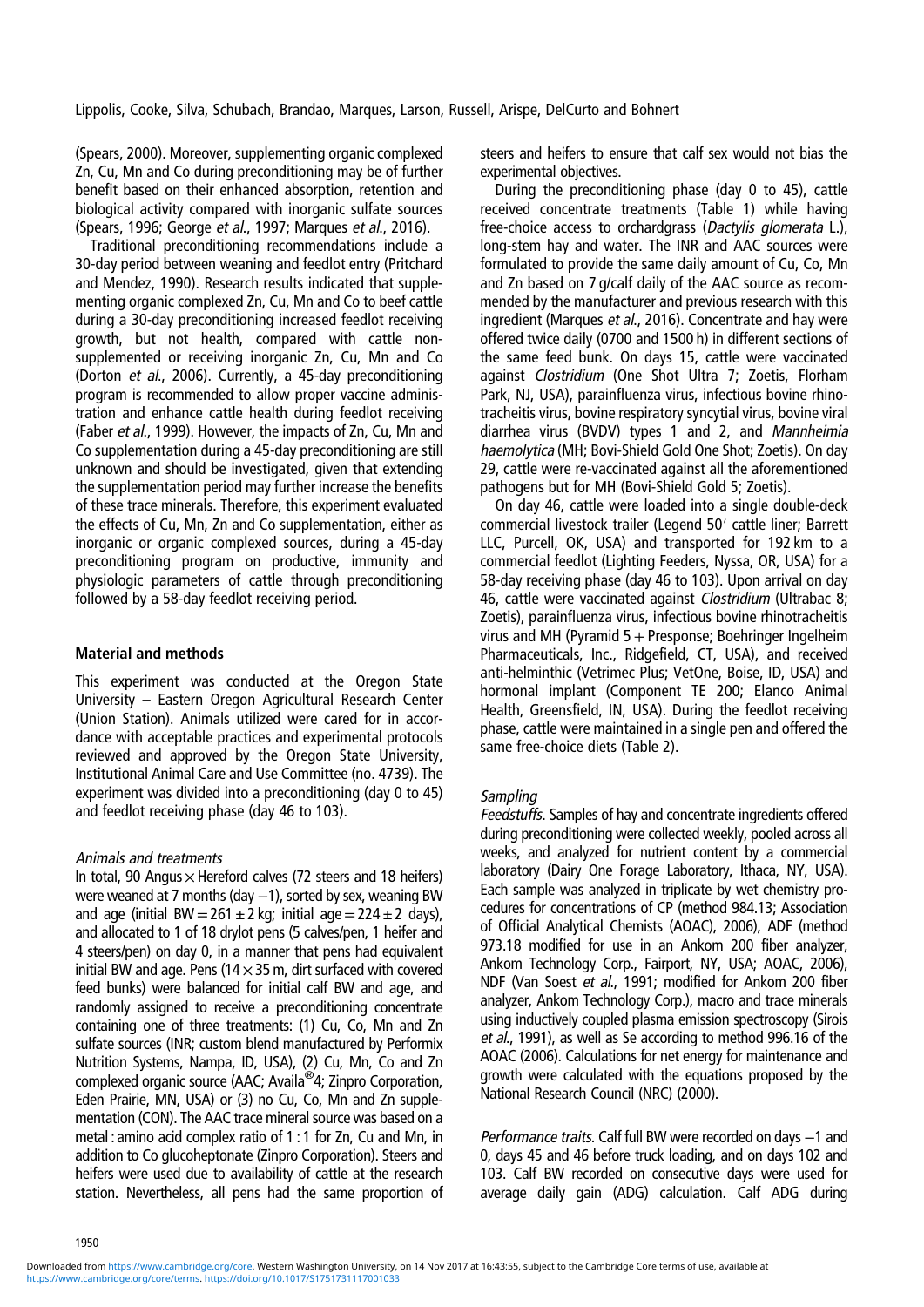<span id="page-2-0"></span>

| Table 1 Ingredient composition and nutrient profile of orchardgrass (Dactylis glomerata L.), long-stem hay and concentrates          |
|--------------------------------------------------------------------------------------------------------------------------------------|
| containing no (CON; $n = 6$ ), inorganic (INR; $n = 6$ ) or organic complexed (AAC; $n = 6$ ) sources of supplemental Cu, Co, Mn and |
| Zn, and offered to cattle during a 45-day preconditioning                                                                            |

|                                                   | Grass |       | Preconditioning concentrate |       |  |  |
|---------------------------------------------------|-------|-------|-----------------------------|-------|--|--|
| Item                                              | Hay   | CON   | INR                         | AAC   |  |  |
| Ingredients (as-fed basis) (kg/day)               |       |       |                             |       |  |  |
| Ground corn (kg/day)                              |       | 2.27  | 2.27                        | 2.27  |  |  |
| Soybean meal (kg/day)                             |       | 0.36  | 0.36                        | 0.36  |  |  |
| Macromineral mix <sup>1</sup> (g/day)             |       | 31.8  | 31.8                        | 31.8  |  |  |
| Inorganic trace mix <sup>2</sup> (g/day)          |       |       | 4.32                        |       |  |  |
| Organic trace mix <sup>3</sup> (g/day)            |       |       |                             | 7.00  |  |  |
| Nutrient profile (dry matter basis basis)         |       |       |                             |       |  |  |
| Net energy for maintenance <sup>4</sup> (Mcal/kg) | 1.19  | 2.13  | 2.13                        | 2.13  |  |  |
| Net energy for growth <sup>4</sup> (Mcal/kg)      | 0.62  | 1.46  | 1.46                        | 1.46  |  |  |
| CP(%)                                             | 12.1  | 14.6  | 14.6                        | 14.6  |  |  |
| Ca (%)                                            | 0.35  | 0.29  | 0.29                        | 0.29  |  |  |
| P(% )                                             | 0.30  | 0.44  | 0.44                        | 0.44  |  |  |
| Mg (%)                                            | 0.21  | 0.12  | 0.12                        | 0.12  |  |  |
| K (%)                                             | 3.55  | 0.60  | 0.60                        | 0.60  |  |  |
| Na (%)                                            | 0.01  | 0.10  | 0.10                        | 0.10  |  |  |
| S(% )                                             | 0.25  | 0.16  | 0.18                        | 0.16  |  |  |
| Co (mg/kg)                                        | 0.32  | 0.12  | 5.77                        | 6.31  |  |  |
| Cu (mg/kg)                                        | 7.00  | 3.50  | 58.9                        | 56.9  |  |  |
| Fe (mg/kg)                                        | 442   | 85.8  | 86.0                        | 85.5  |  |  |
| Mn (mg/kg)                                        | 212   | 10.86 | 98.6                        | 89.0  |  |  |
| Se (mg/kg)                                        | 0.02  | 2.56  | 2.56                        | 2.56  |  |  |
| Zn (mg/kg)                                        | 16.50 | 19.67 | 177.6                       | 171.8 |  |  |

 $^1$ Containing (dry matter basis) 571.1 g/kg CaHPO<sub>4</sub>, 190 g/kg NaCl, 164.1 CaCO<sub>3</sub>, 31.3 g/kg MgO, 16.8 g/kg Na<sub>2</sub>O<sub>3</sub>Se 1%, 15 g/kg KCl, 10 g/kg MgCl<sub>2</sub>, 0.8 g/kg vitamin A 1000, 0.6 g/kg vitamin E 50%, 0.2 g/kg vitamin D 500 and 0.1 g/kg C<sub>2</sub>H<sub>10</sub>I<sub>2</sub>N<sub>2</sub> 79.5%.

<sup>2</sup> Containing (dry matter basis) 500 g/kg of ground corn, 231 g/kg ZnSO<sub>4</sub>, 147 g/kg MnSO<sub>4</sub>, 114 g/kg CuSO<sub>4</sub> and 8 g/kg of CoSO<sub>4</sub>.

Availa®4 (Zinpro Corporation, Eden Prairie, MN, USA), which contained (dry matter basis) 5.15% Zn from 1 : 1 Zn and amino acid complex, 2.86% Mn from 1:1 Mn and amino acid complex, 1.80% Cu from 1:1 Cu and amino acid complex and 0.18% Co from Co glucoheptonate.

 $^4$ Calculations for net energy for maintenance and growth were calculated with the equations proposed by the NRC ([2000](#page-7-0)).

|                         | <b>Table 2</b> Ingredient composition (as-fed basis) of receiving diets offered |  |  |  |
|-------------------------|---------------------------------------------------------------------------------|--|--|--|
| (free-choice) to cattle |                                                                                 |  |  |  |

|                                      | Receiving diets <sup>1</sup> |      |  |
|--------------------------------------|------------------------------|------|--|
| Ingredients (% as-fed)               | А                            | В    |  |
| Alfalfa hay                          | 55.0                         | 9.0  |  |
| Canola meal                          | 12.0                         | 0.0  |  |
| Triticale                            | 0.0                          | 15.0 |  |
| Corn silage                          | 0.0                          | 25.0 |  |
| High-moisture corn                   | 29.0                         | 18.0 |  |
| Wheat                                | 0.0                          | 17.0 |  |
| Distillers grains                    | 0.0                          | 10.0 |  |
| Fat                                  | 0.0                          | 2.0  |  |
| Mineral and vitamin mix <sup>2</sup> | 4.0                          | 4.0  |  |

<sup>1</sup>Diet A was offered for 24 days upon arrival; diet B was offered for 33 days after diet A.

<sup>2</sup>Customized blend of minerals, vitamins and feed additives (Performix Nutrition Systems, Nampa, ID, USA), which contained 1/3 of Zn, Mn and Cu as metal : amino acid complexes (Zinpro Corporation, Eden Prairie, MN, USA) and 2/3 as sulfate sources.

preconditioning was calculated based on initial preconditioning BW (average BW on days -1 and 0) and final preconditioning BW (average BW on days 45 and 46). Calf feedlot receiving

ADG was calculated based on final preconditioning BW and final receiving BW (average BW on days 102 and 103).

During the preconditioning phase, concentrate, hay and total dry matter (DM) intake were evaluated from each pen by collecting and weighing refusals daily. Samples of the offered and non-consumed feed were collected daily from each pen and dried for 96 h at 50°C in forced-air ovens for DM calculation. Hay, concentrate and total daily DM intake of each pen were divided by the number of cattle within each pen, and expressed as kg per calf/day. Daily intake of Co, Cu, Mn and Zn were estimated by hay and concentrate intake of each pen, in addition to trace mineral content of hay and concentrate (Table 1). Total BW gain and DM intake of each pen from day 0 to 46 were used for preconditioning feed efficiency calculation.

Health and physiologic variables. During preconditioning, cattle were observed daily for sickness, including the bovine respiratory disease (BRD) symptoms according to the sub-jective criteria described by Berry et al. [\(2004](#page-6-0)), and received 0.1 ml/kg of BW of Hexasol LA Solution (Norbrook<sup>®</sup> Inc. USA, Overland Park, KS, USA) when symptoms were observed. During the receiving period, cattle were observed daily for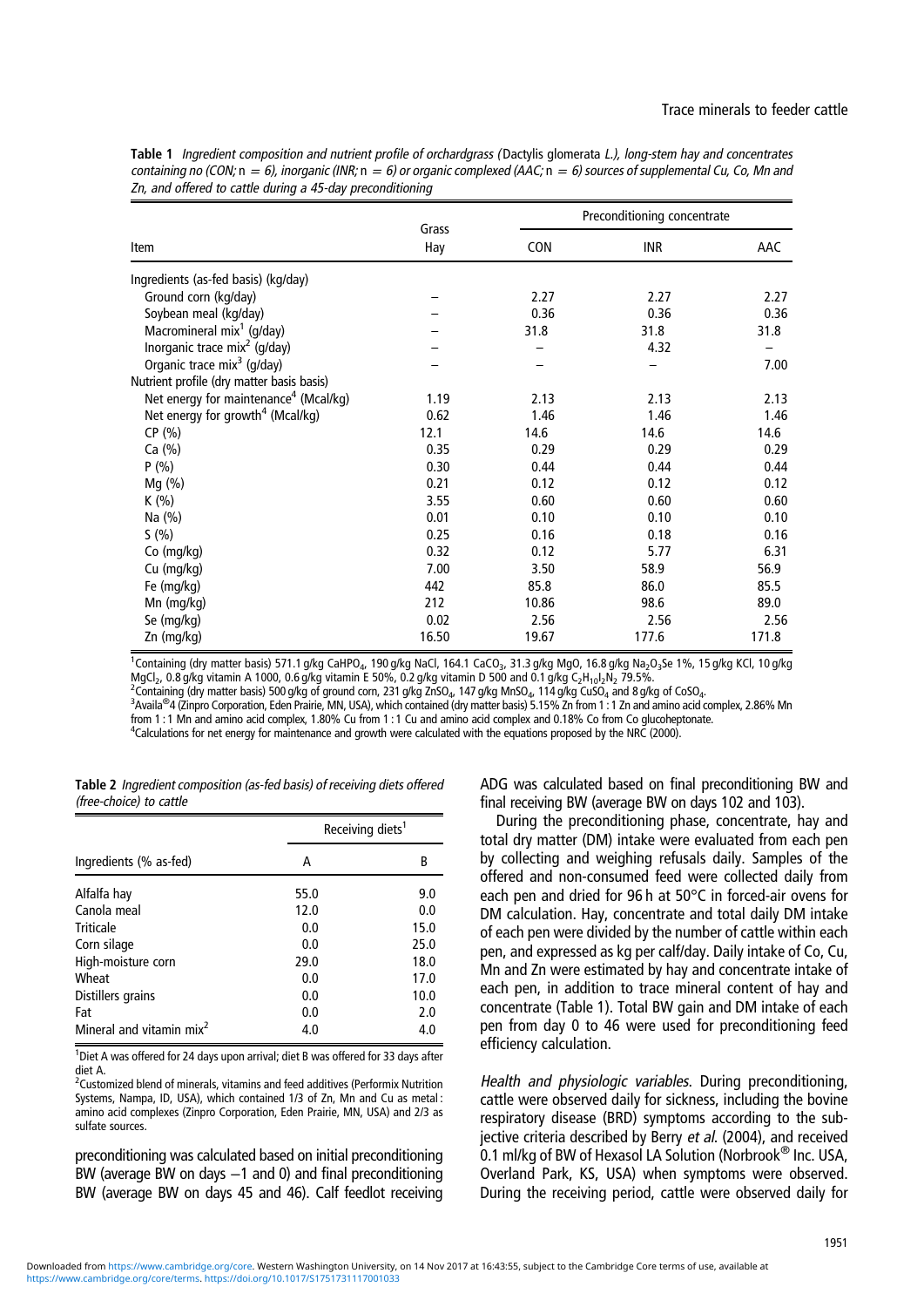<span id="page-3-0"></span>Lippolis, Cooke, Silva, Schubach, Brandao, Marques, Larson, Russell, Arispe, DelCurto and Bohnert

| Item                           | <b>CON</b>        | <b>INR</b>         | AAC                | <b>SEM</b> | P-value |
|--------------------------------|-------------------|--------------------|--------------------|------------|---------|
| Intake parameters (DM basis)   |                   |                    |                    |            |         |
| Hay (kg/day)                   | 5.28              | 5.20               | 5.36               | 0.11       | 0.62    |
| Concentrate (kg/day)           | 2.09              | 2.09               | 2.09               | 0.002      | 0.47    |
| Total (kg/day)                 | 7.37              | 7.29               | 7.45               | 0.11       | 0.64    |
| Co (mg/day)                    | 1.91 <sup>a</sup> | 13.69 <sup>b</sup> | 14.86 <sup>c</sup> | 0.04       | < 0.01  |
| Cu (mg/day)                    | 44.3 <sup>a</sup> | $159.5^{b}$        | $156.4^c$          | 0.9        | < 0.01  |
| Mn (mg/day)                    | $1144^a$          | 1309 <sup>b</sup>  | 1323 <sup>b</sup>  | 23         | < 0.01  |
| Zn (mg/day)                    | 128 <sup>a</sup>  | 457 <sup>b</sup>   | 447 <sup>c</sup>   | 2          | < 0.01  |
| Performance parameters         |                   |                    |                    |            |         |
| Initial BW (kg)                | 256               | 258                | 257                | 4          | 0.89    |
| Final BW (kg)                  | 308               | 309                | 311                | 5          | 0.86    |
| Average daily gain (kg/day)    | 1.16              | 1.12               | 1.21               | 0.04       | 0.17    |
| Feed efficiency (g/kg)         | 164               | 160                | 169                | 4          | 0.30    |
| Health parameters <sup>3</sup> |                   |                    |                    |            |         |
| Morbidity (%)                  | 16.7              | 33.3               | 16.7               | 9.0        | 0.29    |
| Mortality (%)                  |                   |                    |                    |            |         |

Table 3 Intake, performance and health responses during <sup>a</sup> 45-day preconditioning from beef cattle receiving <sup>a</sup> preconditioning concentrate containing no (CON;  $n = 6$ ), inorganic (INR;  $n = 6$ ) or organic complexed (AAC;  $n = 6$ ) sources of supplemental Cu, Co, Mn and  $Zn^{1/2}$ 

<sup>1</sup>INR and AAC cows received the same amount of Cu, Co, Mn and Zn from sulfate sources or Availa®4 (Zinpro Corporation, Eden Prairie, MN, USA).

<sup>2</sup>Concentrate, hay and total dry matter intake were evaluated daily from each pen by collecting and weighing refusals daily, divided by the number of animals within each pen, and expressed as kg per calf/day. Daily intake of Co, Cu, Mn and Zn were estimated by hay and concentrate intake of each pen, in addition to trace mineral content of hay and concentrate. Calf average daily gain was calculated based on initial preconditioning BW (average from days −1 and 0) and final preconditioning BW (average from days 45 and 46). Feed efficiency was calculated based on total BW gain (g) divided by total dry matter intake (kg) from day 0 to 45.

<sup>3</sup>Calves were observed daily for morbidity according to the subjective criteria described by Berry et al. [\(2004\)](#page-6-0), and received 0.1 ml/kg of BW of Hexasol LA Solution (Norbrook<sup>®</sup> Inc. USA, Overland Park, KS, USA) when symptoms were observed. a,b,cWithin rows, Means with different superscript letters differ ( $P \le 0.05$ ).

Table 4 Liver concentrations of Co, Cu, Mn and Zn in beef cattle receiving concentrate containing no (CON;  $n = 6$ ), inorganic (INR;  $n = 6$ ) or organic complexed (AAC;  $n = 6$ ) sources of supplemental Cu, Co, Mn and Zn during a 45-day preconditioning program<sup>1,2</sup>

| Item                   | CON                | INR              | AAC                | <b>SFM</b> | Р      |
|------------------------|--------------------|------------------|--------------------|------------|--------|
| $Co$ (ppm)<br>Cu (ppm) | 0.102 <sup>a</sup> | $0.871^{b}$      | 0.963 <sup>b</sup> | 0.044      | < 0.01 |
| Day 22                 | 34.8 <sup>a</sup>  | $134.1^{b}$      | $119.8^{b}$        | 9.1        | < 0.01 |
| Day 45                 | 40.0 <sup>a</sup>  | $194.1^{b}$      | $176.4^{b}$        | 9.1        | < 0.01 |
| $Mn$ (ppm)             | 9.6                | 10.0             | 10.3               | 0.3        | 0.23   |
| $Zn$ (ppm)             | 248 <sup>a</sup>   | 273 <sup>b</sup> | 272 <sup>b</sup>   | 8          | 0.03   |

<sup>1</sup>INR and AAC cows received the same amount of Cu, Co, Mn and Zn from sulfate sources or Availa<sup>®</sup>4 (Zinpro Corporation, Eden Prairie, MN, USA).

 $2$ Liver samples were collected at the beginning (day 0), and on days 22 and 45 of the preconditioning period via needle biopsy (Marques et al., 2016). Values on day 0 served as independent covariate. Concentrations of Co, Cu, Mn and Zn were determined by the Michigan State University's Diagnostic Center for Population & Animal Health (Lansing, MI, USA).

a,bWithin rows, means with different superscript letters differ ( $P \le 0.05$ ). A treatment  $\times$  day interaction was detected for liver Cu concentrations ( $P < 0.01$ ), but not for liver Co, Mn and Zn concentrations ( $P \ge 0.72$ ).

sickness and BRD symptoms (DART system; Zoetis), and received medication according to Wilson et al. [\(2015](#page-7-0)).

Liver samples were collected from all animals via needle biopsy on day 0, 22 and 45 of the preconditioning phase via needle biopsy (Tru-Cut biopsy needle; Becton Dickinson, Franklin Lakes, NJ, USA) according to the procedures described by Marques et al. (2016). Liver samples were analyzed via

inductively coupled plasma mass spectrometry for concentrations of Co, Cu, Mn and Zn by the Michigan State University – Diagnostic Center for Population and Animal Health (Lansing, MI, USA). Blood samples were collected via jugular venipuncture into commercial heparinized blood collection tubes (Vacutainer, 10 ml; Becton Dickinson) on days 15, 29, 45, 47, 49, 53 and 60 of the experiment. Blood samples were placed immediately on ice, centrifuged (2500  $\times$  g for 30 min; 4°C) for plasma harvest, and stored at -80°C on the same day of collection. Plasma samples collected on days 15, 29, 45 and 60 were analyzed for concentrations of MH leukotoxin antibodies (Confer et al., [1996](#page-7-0)) and BVDV type I and II strains (BVDV Ab ELISA no. 99-44000; IDEXX Switzerland AG, Westbrook, ME, USA; Gonda et al., [2012](#page-7-0)). Plasma samples collected on days 45 to 60 were analyzed for plasma concentrations of haptoglobin (Cooke and Arthington, [2013\)](#page-7-0) and cortisol (Immulite 1000; Siemens Medical Solutions Diagnostics, Los Angeles, CA, USA). The intra- and interassay CV for haptoglobin were 2.2% and 6.1%, respectively. Plasma cortisol was analyzed within a single assay, and the intra-assay CV was 6.5%.

#### Statistical analysis

Data were analyzed using pen as the experimental unit, with Satterthwaite approximation to determine the denominator degrees of freedom for tests of fixed effects. Quantitative data were analyzed using the MIXED procedure of SAS (SAS Institute Inc., Cary, NC, USA) and binary data were analyzed using the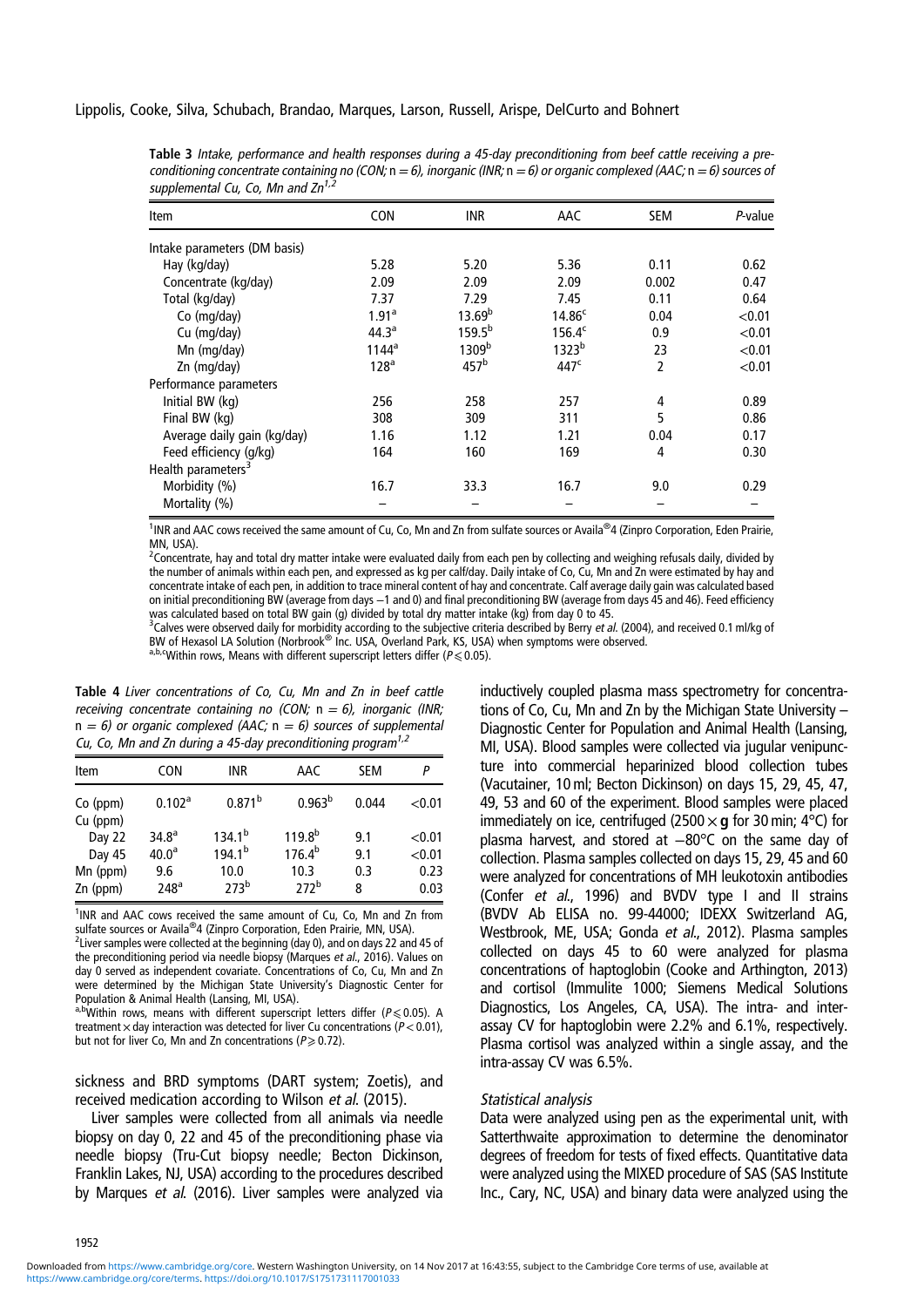<span id="page-4-0"></span>Table 5 Plasma concentrations of antibodies against Mannheimia haemolytica (MH; ng/antibody bound), bovine viral diarrhea viruses (BVDV; sample : positive control ratio as in Gonda et al., [2012](#page-7-0)), as well as cortisol (ng/ml) and haptoglobin (ug/ml) in beef cattle receiving concentrate containing no (CON;  $n = 6$ ), inorganic (INR;  $n = 6$ ) or organic complexed (AAC;  $n = 6$ ) sources of supplemental Cu, Co, Mn and Zn during a 45-day preconditioning program $1,2,3$ 

| Item        | CON            | INR     | AAC      | <b>SFM</b> | Р    |
|-------------|----------------|---------|----------|------------|------|
| MН          | 0.532          | 0.528   | 0.549    | 0.055      | 0.96 |
| <b>BVDV</b> | 0.946          | 1.024   | 0.929    | 0.060      | 0.48 |
| Haptoglobin | 0.139          | 0.143   | 0.137    | 0.025      | 0.98 |
| Cortisol    | $36.5^{\circ}$ | 31 $3b$ | 31 $4^b$ | 17         | 0.04 |

<sup>1</sup>INR and AAC cows received the same amount of Cu, Co, Mn and Zn from sulfate sources or Availa®4 (Zinpro Corporation, Eden Prairie, MN, USA)

 $2$ Calves were preconditioned from day 0 to 45 of the experiment, and transported for 192 km to a commercial feedlot on day 46, where they remained for 58 days (day 46 to 103 of the experiment). Cattle were vaccinated against Clostridium (One Shot Ultra 7; Zoetis, Florham Park, NJ, USA), parainfluenza virus, infectious bovine rhinotracheitis virus, BVDV types 1 and 2, and MH (Bovi-Shield Gold One Shot; Zoetis) on days 15 and 29. On day 46, cattle were vaccinated against Clostridium (Ultrabac 8; Zoetis), parainfluenza virus, infectious bovine rhinotracheitis virus and MH (Pyramid 5 + Presponse; Boehringer Ingelheim Pharmaceuticals, Inc., Ridgefield, CT, USA). <sup>3</sup>

Blood samples were collected for MH and BVDV analyses on days 15, 29, 45 and 60, and for cortisol and haptoglobin analyses on days 45, 47, 49, 53 and 60 of the experiment.

a,bWithin rows, means with different superscript letters differ ( $P \le 0.05$ ).

GLIMMIX procedure of SAS (SAS Institute Inc.). Model statements for BW, ADG, feed efficiency, and morbidity and mortality rates within each phase contained the effects of treatment and calf sex as an independent covariate. Model statement for DM intake and plasma variables contained the effects of treatment, day, the resultant interaction and calf sex as an independent covariate. Model statement for liver Co, Cu, Zn and Mn concentrations contained the effects of treatment, day, the resultant interaction, in addition to calf sex and values from day 0 as independent covariates. All data were analyzed using pen(treatment) and calf(pen) as random variables, but for DM intake and feed efficiency that used pen (treatment) as random variable and did not include sex in the fixed model because DM intake was recorded from each pen. The specified term for the repeated statements was day, with pen(treatment) or calf(pen) as subject for DM intake or plasma and liver variables, respectively. The covariance structure used was first-order autoregressive, which provided the smallest Akaike information criterion and hence the best fit for all variables. Results are reported as least square means and were separated using least square differences. Significance was set at  $P \le 0.05$  and tendencies were determined if  $P > 0.05$  and  $\leq 0.10$ . Results are reported according to main effects if no interactions were significant, or according to the highest-order interaction detected.

## Results

During the 45-day preconditioning phase, no treatment differences were detected ( $P \ge 0.47$ ) for hay, concentrate and total DM intake [\(Table 3\)](#page-3-0). As designed, estimated daily

Table 6 Plasma concentrations of antibodies against Mannheimia haemolytica (MH; ng/antibody bound), bovine viral diarrhea virus (BVDV; sample : positive control ratio as in Gonda et al., [2012](#page-7-0)), as well as cortisol (ng/ml) and haptoglobin (ug/ml) in beef cattle during a 45-day preconditioning and 58-day feedlot receiving period $1,2,3$ 

|            | MН                 | <b>BVDV</b>          | Haptoglobin          | Cortisol           |
|------------|--------------------|----------------------|----------------------|--------------------|
| Day        |                    |                      |                      |                    |
| 15         | $0.183^{a}$        | $0.903$ <sup>a</sup> |                      |                    |
| 29         | $0.685^{b}$        | $0.942^{b}$          |                      |                    |
| 45         | $0.695^{b}$        | 1.008 <sup>c</sup>   | $0.119^{a}$          | $31.5^a$           |
| 47         |                    |                      | $0.118^{a}$          | 38.3 <sup>b</sup>  |
| 49         |                    |                      | $0.151$ <sup>a</sup> | 35.6 <sup>c</sup>  |
| 53         |                    |                      | $0.182^{b}$          | $33.5^{\text{ac}}$ |
| 60         | 0.581 <sup>c</sup> | 1.013 <sup>c</sup>   | $0.129$ <sup>a</sup> | 26.3 <sup>d</sup>  |
| <b>SEM</b> | 0.040              | 0.039                | 0.025                | 1.4                |
| P          | < 0.01             | < 0.01               | 0.05                 | < 0.01             |

<sup>1</sup>Calves were preconditioned from day 0 to 45 of the experiment, and transported for 192 km to a commercial feedlot on day 46, where they remained for 58 days (days 46 to 103 of the experiment).

<sup>2</sup>Cattle were vaccinated against Clostridium (One Shot Ultra 7; Zoetis, Florham Park, NJ, USA), parainfluenza virus, infectious bovine rhinotracheitis virus, BVDV types 1 and 2, and MH (Bovi-Shield Gold One Shot; Zoetis) on days 15 and 29. On day 46, cattle were vaccinated against Clostridium (Ultrabac 8; Zoetis), parainfluenza virus, infectious bovine rhinotracheitis virus and MH (Pyramid 5+Presponse; Boehringer Ingelheim Pharmaceuticals, Inc., Ridgefield, CT, USA).

<sup>3</sup> Blood samples were collected for MH and BVDV analyses on days 15, 29, 45 and 60, and for cortisol and haptoglobin analyses on days 45, 47, 49, 53 and 60 of the experiment.

 $a,b,c,d$  Within columns, means with different superscript letters differ ( $P \le 0.05$ ).

intake of Co, Cu, Mn and Zn were greater ( $P \le 0.01$ ) in AAC and INR compared with CON cattle ([Table 3](#page-3-0)), whereas INR cattle consumed more  $(P<0.01)$  Cu and Zn, but less  $(P<0.01)$  Co compared with AAC cohorts ([Table 3](#page-3-0)). However, no treatment differences were detected ( $P \ge 0.17$ ) during preconditioning for BW, ADG, feed efficiency, as well as morbidity and mortality rates ([Table 3\)](#page-3-0).

Treatment effects were detected for liver Co and Zn  $(P \le 0.03)$ , whereas a treatment  $\times$  day interaction was detected  $(P<0.01)$  for liver Cu concentrations [\(Table 4\)](#page-3-0). No treatment effects were detected ( $P=0.23$ ) for liver Mn concentrations [\(Table 4](#page-3-0)). It is important to note that liver Co, Cu, Mn and Zn concentrations were similar ( $P \ge 0.15$ ) among CON, INR and AAC cattle on day 0 of the experiment (0.177, 0.181 and 0.184 ppm of Co, respectively,  $SEM = 0.006$ ; 44.0, 30.0 and 41.1 ppm of Cu, respectively,  $SEM = 5.7$ ; 10.8, 10.8 and 10.7 ppm of Mn, respectively,  $SEM = 0.4$ ; and 271, 286 and 304 ppm of Zn, respectively,  $SEM = 13$ ), whereas liver Cu, Mn and Zn values were significant ( $P \le 0.04$ ) covariates. During the preconditioning period, mean liver Co and Zn concentrations were greater ( $P \le 0.02$ ) in AAC and INR compared with CON, and similar ( $P \ge 0.14$ ) between AAC and INR cattle [\(Table 4](#page-3-0)). On days 22 and 45, liver Cu concentrations were also greater  $(P<0.01)$  in AAC and INR compared with CON, and similar  $(P \ge 0.16)$  between AAC and INR cattle [\(Table 4\)](#page-3-0). However, liver Cu concentrations increased (day effect,  $P < 0.01$ ) from day 22 to 45 in AAC and INR, but not in CON cattle (day effect,  $P < 0.62$ ).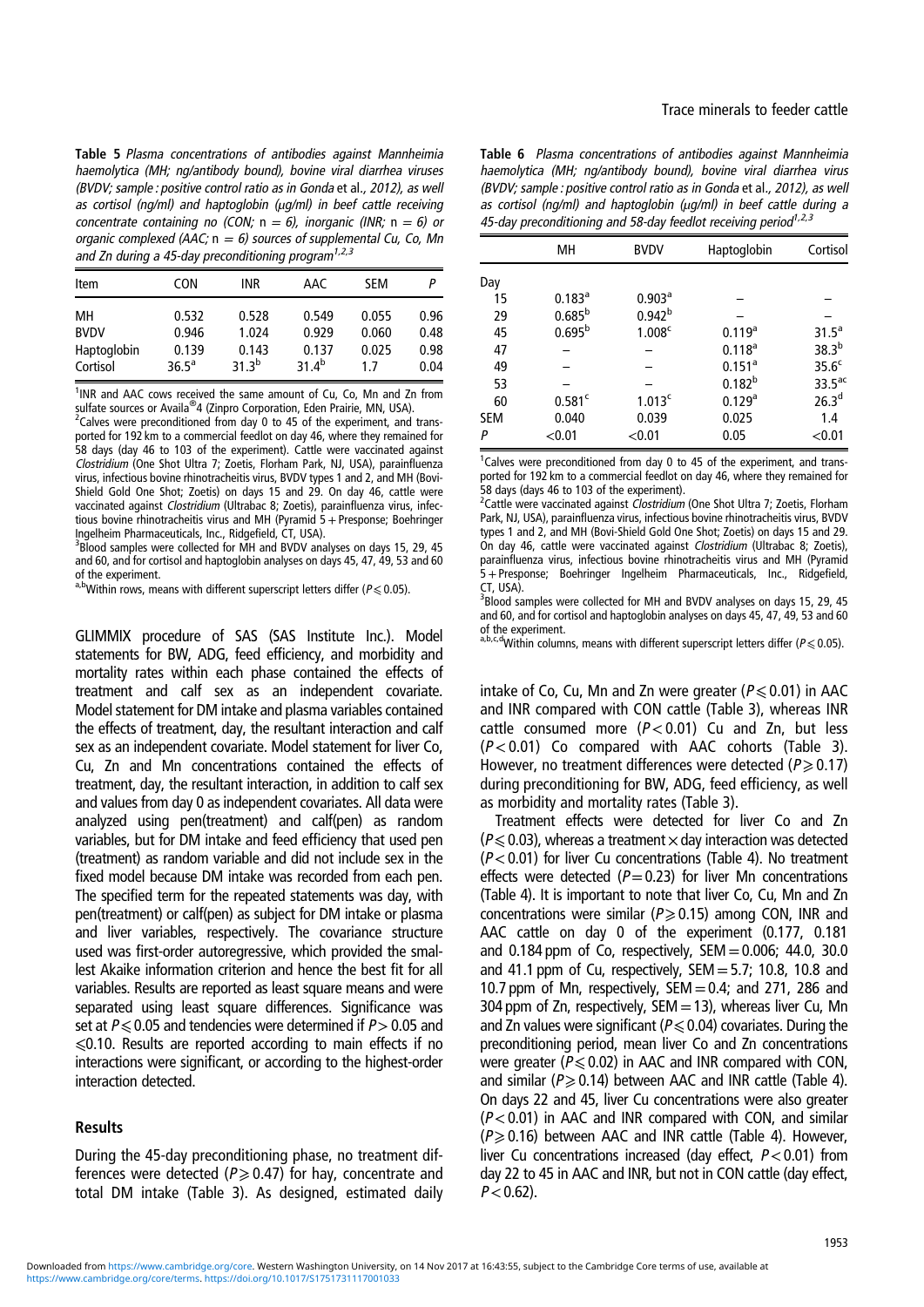<span id="page-5-0"></span>Table 7 Performance and health responses during <sup>a</sup> 58-day feedlot receiving from beef cattle offered <sup>a</sup> concentrate containing no (CON;  $n = 6$ ), inorganic (INR;  $n = 6$ ) or organic complexed (AAC;  $n = 6$ ) sources of supplemental Cu, Co, Mn and Zn only during <sup>a</sup> 45-day preconditioning<sup>1,2,3</sup>

| Item                                                                             | CON         | INR.        | AAC.        | <b>SFM</b> | P-value      |
|----------------------------------------------------------------------------------|-------------|-------------|-------------|------------|--------------|
| Performance parameters<br>Average daily gain (kg/day)<br>Final receiving BW (kg) | 0.95<br>367 | 0.98<br>366 | 0.96<br>367 | 0.05<br>5  | 0.44<br>0.51 |
| Health parameters<br>Morbidity (%)<br>Mortality (%)                              | 0.0<br>0.0  | 3.0<br>3.0  | 0.0<br>0 O  | 21<br>21   | 0.37<br>በ 37 |

<sup>1</sup>INR and AAC cows received the same amount of Cu, Co, Mn and Zn from sulfate sources or Availa®4 (Zinpro Corporation, Eden Prairie, MN, USA)

 $2$ Calves were preconditioned from day 0 to 45 of the experiment, and transported for 192 km to a commercial feedlot (Lighting Feeders, Nyssa, OR, USA) on day 46, where they remained for 58 days (days 46 to 103 of the experiment). Calves were observed daily for morbidity according to the DART system (Zoetis, Florham Park, NJ, USA) and received medication according to the management criteria of the commercial feedlot.

<sup>3</sup>Calf average daily gain was calculated based on final preconditioning BW (average from days 45 and 46) and final receiving BW (average from days 102 and 103).

No treatment effects were detected ( $P \ge 0.48$ ) for plasma concentrations of antibodies against MH and BVDV ([Table 5](#page-4-0)), although day effects were detected ( $P < 0.01$ ) for both variables as they increased from day 15 to 60 of the experiment [\(Table 6](#page-4-0)). No treatment effect was detected ( $P=0.98$ ) for plasma haptoglobin concentrations [\(Table 5](#page-4-0)), which peaked (day effect,  $P=0.05$ ) on day 53 of the experiment [\(Table 6](#page-4-0)). A treatment effect was detected for plasma cortisol concentrations, which were greater ( $P \le 0.04$ ) for CON compared with INR and AAC during the experiment, and similar ( $P=0.97$ ) between INR and AAC cattle [\(Table 5\)](#page-4-0). A day effect was also detected ( $P < 0.01$ ) for plasma cortisol concentrations, which peaked on day 47 followed by a steady decrease until day 60 of the experiment ([Table 6](#page-4-0)). During the receiving period, no treatment effects were detected ( $P \ge 0.37$ ) for cattle ADG, final receiving BW, as well as health parameters (Table 7).

## **Discussion**

As previously mentioned, steers and heifers were used herein due to cattle availability at the research station, while all pens had the same proportion of steers and heifers. Moreover, all calf performance and immune responses were analyzed using calf sex as an independent covariate, and the treatment  $\times$  sex interaction was not tested because experimental units were not replicated by calf sex (Marques et al., [2016](#page-7-0)). Hence, calf sex was properly balanced among experimental units and used to adjust calf-related responses to ensure that calf sex did not bias the experimental outcomes.

As expected based on the experimental design, both INR and AAC treatments increased estimated daily Co, Cu, Mn

and Zn intake during the preconditioning period compared with the CON treatment [\(Table 3\)](#page-3-0). Although daily Co, Cu and Zn intake also differed between AAC and INR cattle, such differences seem biologically irrelevant given that intake [\(Table 3\)](#page-3-0) of these trace minerals was beyond NRC ([2000\)](#page-7-0) requirements for growing cattle (0.74 mg/day of Co, 74 mg/ day of Cu, 148 mg/day of Mn and 222 mg/day of Zn). Moreover, daily Cu and Zn intake in CON cattle were below NRC ([2000\)](#page-7-0) requirements during the preconditioning phase [\(Table 3](#page-3-0)).

The similar liver Co, Cu, Mn and Zn concentrations on day 0 indicates that cattle in all treatments had similar, as well as adequate (Kincaid, [2000;](#page-7-0) McDowell, [2003](#page-7-0)) Co, Cu, Mn and Zn liver status before the beginning of the experiment. During the preconditioning period, treatment effects detected for liver Co, Cu and Zn corroborate with increased daily intake of these trace minerals in AAC and INR compared with CON cattle [\(Table 4\)](#page-3-0) and are supported by previous research (Stanton et al., [2000;](#page-7-0) Akins et al., [2013;](#page-6-0) Marques et al., [2016](#page-7-0)). Although organic mineral forms are expected to have enhanced absorption, retention and biological activity com-pared with sulfate minerals (Spears, [1996](#page-7-0); George et al., [1997](#page-7-0)), similar liver concentrations of Cu, Co and Zn between AAC and INR cattle validates that differences in estimated daily Co, Cu and Zn intake between AAC and INR were biologically irrelevant. Accordingly, the effects of supplementing organic or inorganic Zn, Cu and Co on liver mineral status of beef cattle have been variable, with research reporting similar effects or advantage in cattle supplemented with organic forms (Stanton et al., [2000;](#page-7-0) Arthington and Swenson, [2004](#page-6-0); Marques et al., [2016](#page-7-0)). The lack of treatment differences in liver Mn concentrations during preconditioning [\(Table 4\)](#page-3-0) has also been reported by others (Ahola et al., [2004](#page-6-0); Marques et al., [2016](#page-7-0)), suggesting that hepatic Mn concentrations in ruminants are not influenced by increased dietary Mn intake (Underwood and Suttle, [1999](#page-7-0)).

It is important to note, however, that liver Co, Cu, Mn and Zn status during preconditioning [\(Table 4\)](#page-3-0) were either marginal or adequate across all treatments (Kincaid, [2000](#page-7-0); McDowell, [2003](#page-7-0)), indicating that inadequate Cu and Zn intake by CON cattle (NRC, [2000](#page-7-0)) was not sufficient to result in hepatic deficiency for these trace elements. It is well known that Cu, Zn, Mn and Co (as component of vitamin  $B_{12}$ ; NRC, [2000](#page-7-0)) play essential roles on growth and immune responses in cattle (Spears, [2000\)](#page-7-0). Therefore, marginal and adequate liver status of these trace minerals among all treatments likely contributed to the similar preconditioning DM intake, ADG, feed efficiency and morbidity ([Table 3](#page-3-0)). The same rationale can be applied to the lack of treatment differences for plasma concentrations of antibody against MH and BVDV ([Table 5\)](#page-4-0). These variables similarly increased among treatments following initial vaccination [\(Table 6](#page-4-0)), suggesting similar vaccine efficacy and subsequent immune protection against these pathogens in AAC, INR and CON cattle during preconditioning and feedlot receiving (Callan, [2001](#page-7-0)). Contrary to our findings, George et al. [\(1997](#page-7-0)) reported that heifers supplemented with organic complexed Co, Cu,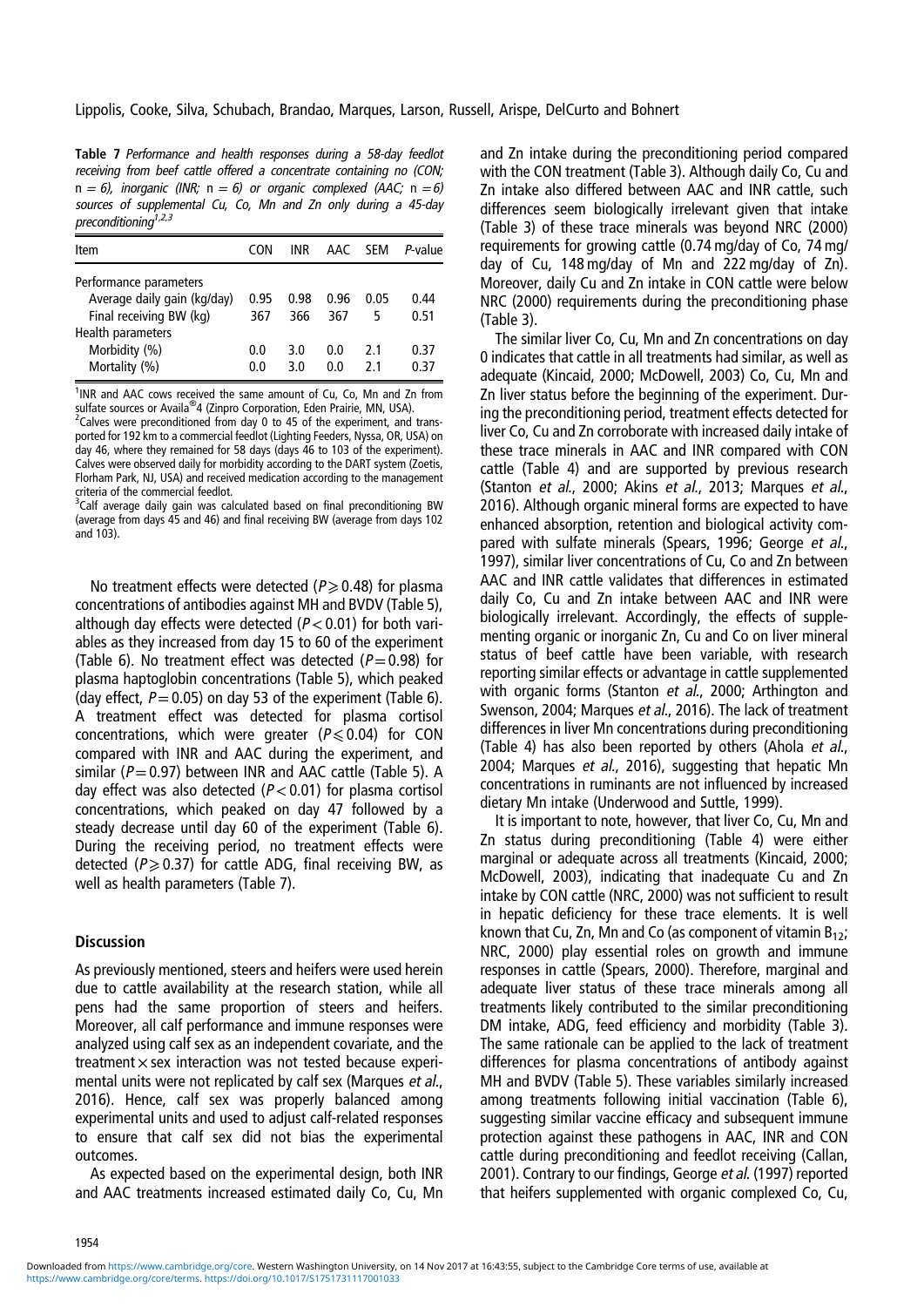<span id="page-6-0"></span>Mn and Zn had improved antibody titer response to infectious bovine rhinotracheitis virus vaccination compared with heifers supplemented with inorganic sources of these trace elements. However, George et al. ([1997\)](#page-7-0) did not evaluate liver status of these trace minerals, and perhaps the organic complexed treatments evaluated by these authors impacted liver Co, Cu, Zn and Mn status differently than herein, such as by replenishing hepatic deficiencies.

Plasma cortisol and haptoglobin concentrations peaked on days 47 and 53 of the experiment, respectively, as expected based on the neuroendocrine stress response and acutephase protein reaction elicited by transport and feedlot entry (Cooke et al., [2011;](#page-7-0) Cooke et al., [2013\)](#page-7-0). However, elevated cortisol has been positively associated with plasma haptoglobin concentrations (Cooke et al., [2012](#page-7-0); Cooke et al., [2013](#page-7-0)), while the greater mean plasma cortisol concentration in CON cattle from days 45 to 60 did not yield a similar haptoglobin response. These outcomes suggest that Co, Cu, Zn and Mn supplementation to feeder cattle during preconditioning, either as sulfate or organic complexed sources, alleviated the neuroendocrine stress response elicited by transport and feedlot entry without impacting the resultant acute-phase protein reaction (Carroll and Forsberg, [2007\)](#page-7-0).

As previously mentioned, Dorton et al. [\(2006](#page-7-0)) reported increased feedlot receiving ADG when beef cattle were supplemented with organic complexed Zn, Cu, Mn and Co during a 30-day preconditioning. Based on these outcomes, we hypothesized that supplementing cattle with an organic complexed Zn, Cu, Mn and Co during a 45-day preconditioning program would yield similar or greater benefits as reported by Dorton et al. [\(2006](#page-7-0)), mainly due to increased supplementation length. However, receiving performance and health parameters were similar among CON, INR and AAC cattle ([Table 7\)](#page-5-0), which should also be attributed to proper liver status of Co, Cu, Zn and Mn in all treatment groups during the preconditioning period. Nonetheless, Dorton et al. [\(2006](#page-7-0)) did not evaluate liver status of these trace minerals, and it is unknown if outcomes reported by these authors are related to treatment effects on replenishing hepatic deficiencies of these trace minerals. Dorton et al. [\(2006](#page-7-0)) also maintained different Co, Cu, Zn and Mn supplementation strategies during the 28-day receiving period, while in the present experiment all cattle were offered the same feedlot receiving diet ([Table 2](#page-2-0)). Thus, receiving performance may also be impacted when Co, Cu, Zn and Mn supplementation is altered during preconditioning and receiving period, as in Dorton et al. ([2006\)](#page-7-0).

Morbidity during the receiving period in this experiment [\(Table 7\)](#page-5-0) was not as prevalent compared with values from research conducted at commercial receiving yards (Snowder et al., [2006;](#page-7-0) Marques et al., [2016\)](#page-7-0). In fact, calves utilized herein were subjected to the stress of weaning, transportation, as well as exposure to cattle from other sources in a novel environment during feedlot receiving (Arthington et al., 2008; Step et al., [2008;](#page-7-0) Cooke et al., [2013\)](#page-7-0). Hence, reduced morbidity during feedlot receiving was unexpected

but can be attributed to an effective 45-day preconditioning program (Faber et al., [1999](#page-7-0); Duff and Galyean, [2007\)](#page-7-0) independent of Co, Cu, Zn and Mn supplementation, which may have also contributed to the lack of treatments effects on receiving performance and health variables.

## **Conclusions**

Collectively, results from this experiment indicate that supplementing beef cattle with an inorganic or organic complexed source of Co, Cu, Mn and Zn during a 45-day preconditioning program increased liver concentrations of Co, Zn and Cu through preconditioning and reduced plasma cortisol concentrations during the period comprising transport and feedlot entry, but did not impact cattle performance and health responses during preconditioning and a 58-day receiving period. It is important to note, however, that cattle evaluated herein had adequate liver status of Co, Cu, Mn and Zn at the beginning of the experiment. Hence, additional research is warranted to further assess the impacts of inorganic or organic complexed sources of Co, Cu, Mn and Zn on performance and health responses of cattle preconditioned for 45 days, particularly cattle deficient in these trace minerals and experiencing elevated morbidity rates during feedlot receiving.

## **Acknowledaments**

Financial support for this research was provided by Zinpro Corporation (Eden Prairie, MN, 55344, USA). Appreciation is also extended to Zoetis (Florham Park, NJ 07932, USA) and IDEXX Laboratories, Inc. (Westbrook, ME 04092, USA) for product donation. Dr Reinaldo Cooke is also affiliated as permanent professor to the Programa de Pós-Graduação em Zootecnia/Faculdade de Medicina Veterinária e Zootecnia, Univ Estadual Paulista (UNESP), Botucatu, SP, 18618-970, Brazil.

#### References

Ahola JK, Baker DS, Burns PD, Mortimer RG, Enns RM, Whittier JC, Geary TW and Engle TE 2004. Effect of copper, zinc, and manganese supplementation and source on reproduction, mineral status, and performance in grazing beef cattle over a two-year period. Journal of Animal Science 82, 2375–2383.

Akins MS, Bertics SJ, Socha MT and Shaver RD 2013. Effects of cobalt supplementation and vitamin  $B_{12}$  injections on lactation performance and metabolism of Holstein dairy cows. Journal of Dairy Science 96, 1755–1768.

Arthington JD, Cooke RF, Maddock TD, Araujo DB, Moriel P, DiLorenzo N and Lamb GC 2013. Effects of vaccination on the acute-phase protein response and measures of performance in growing beef calves. Journal of Animal Science 91, 1831–1837.

Arthington JD, Qiu X, Cooke RF, Vendramini JMB, Araujo DB, Chase CC Jr. and Coleman SW 2008. Effects of pre-shipping management on measures of stress and performance of beef steers during a feedlot receiving period. Journal of Animal Science 86, 2016–2023.

Arthington JD and Swenson CK 2004. Effects of trace mineral source and feeding method on the productivity of grazing Braford cows. The Professional Animal Scientist 20, 155–161.

Association of Official Analytical Chemists 2006. Official Methods of Analysis, 18th edition. AOAC, Arlington, VA, USA.

Berry BA, Confer AW, Krehbiel CR, Gill DR, Smith RA and Montelongo M 2004. Effects of dietary energy and starch concentrations for newly received feedlot calves: II. Acute-phase protein response. Journal of Animal Science 82, 845–850.